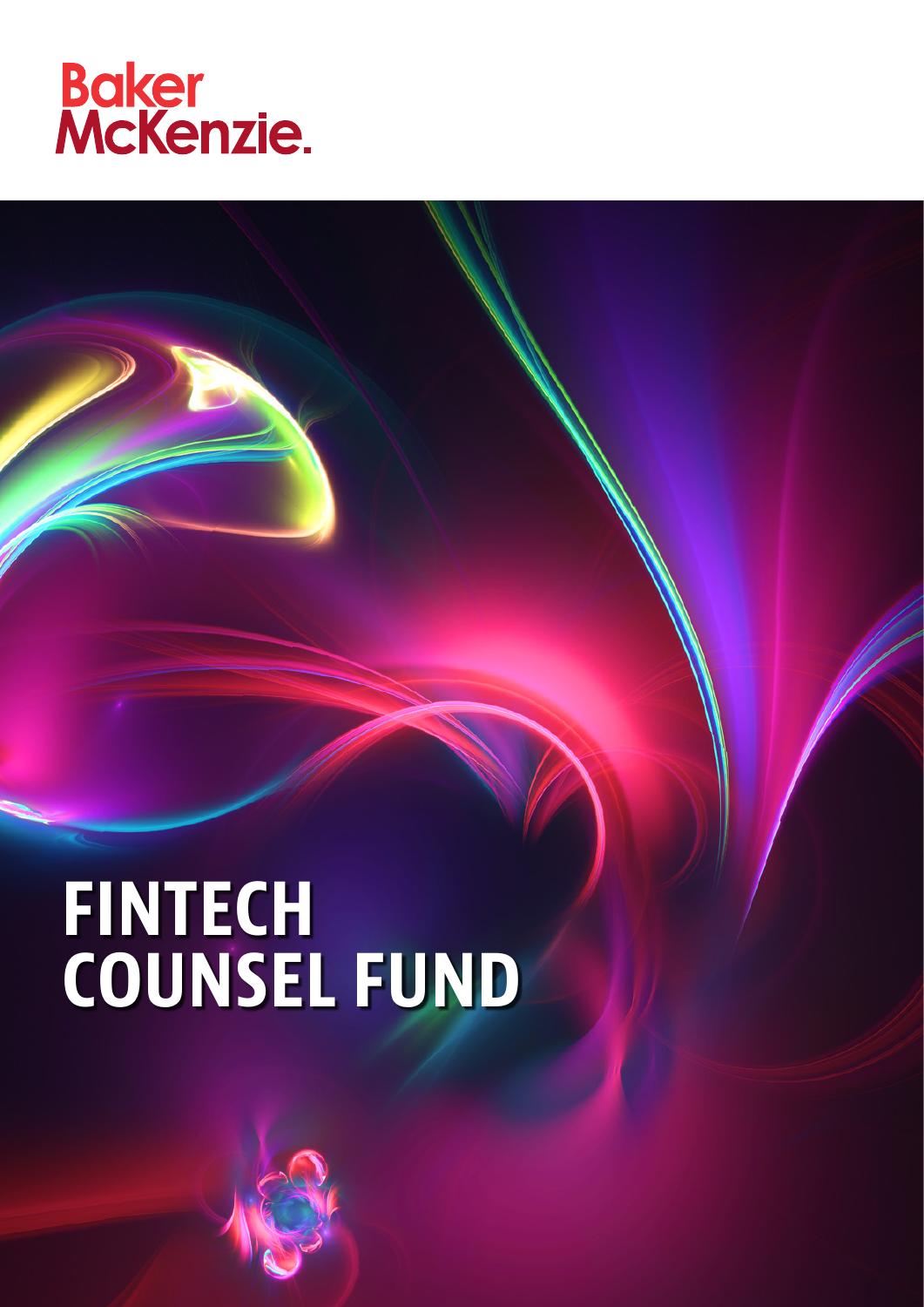

## What is the Fintech Counsel Fund ?

Baker McKenzie has always had a passion for innovation and supporting growth. From being one of the very first global firms, to one of the first law firms to engage with new technologies such as AI and machine learning. We have expanded though our entrepreneurial spirit and have helped many of our clients, particularly in the technology space grow, from relatively humble beginnings into global powerhouses. Our global fintech practice is market leading and we act for clients across the Fintech ecosystem, including fast growing fintechs, banks and financial services companies and technology companies and platforms.

Our Fintech Counsel Fund embodies these values and has been created to help super-charge three carefully selected up and coming fintech companies with a £33,000 budget for structured legal support over 6 months to help them on their journey.

All UK based Fintechs are welcome to apply and we will carefully consider each application for the FinTech Counsel Fund. Please read on to find out more.



## What will successful applicants receive?

- £33,000 worth of advice from our leading fintech team
- A kick off workshop and structured legal plan to establish a legal roadmap and prioritise legal spend. You'll have access to all legal teams across Corporate, Commercial, Regulatory, IP, Tax and more…
- A Legal Start Up Pack of best practice legal templates and checklists
- Complimentary access to our experienced business professionals who can assist with Marketing, PR, L&D and Project Management advice
- Complimentary access to relevant thoughtleadership, events and networks
- Opportunity to feature in a special edition of our global Finsights Fintech podcast
- Discounted fee and alternative fee arrangements to help you grow beyond the first months
- Introductions to our global fintech team in expansion countries

## Who can apply?

Our Fintech Counsel Fund is aimed at FinTech growth companies based in the UK. There are no minimum requirements in terms of size, scale or maturity of business and no limitations in terms of which FinTech vertical your company is focused on. Our judges just want to hear about you, your business and how we could help you.

"Working with some of the world's leading fintechs, we are very keen to share our experience and support the next generation of fintechs to accelerate their businesses."



Sue McLean, Fintech Partner

"I get no greater pleasure than seeing our strategic legal advice really help businesses grow and avoid unexpected pitfalls."



Mark Simpson, Fintech Regulatory Partner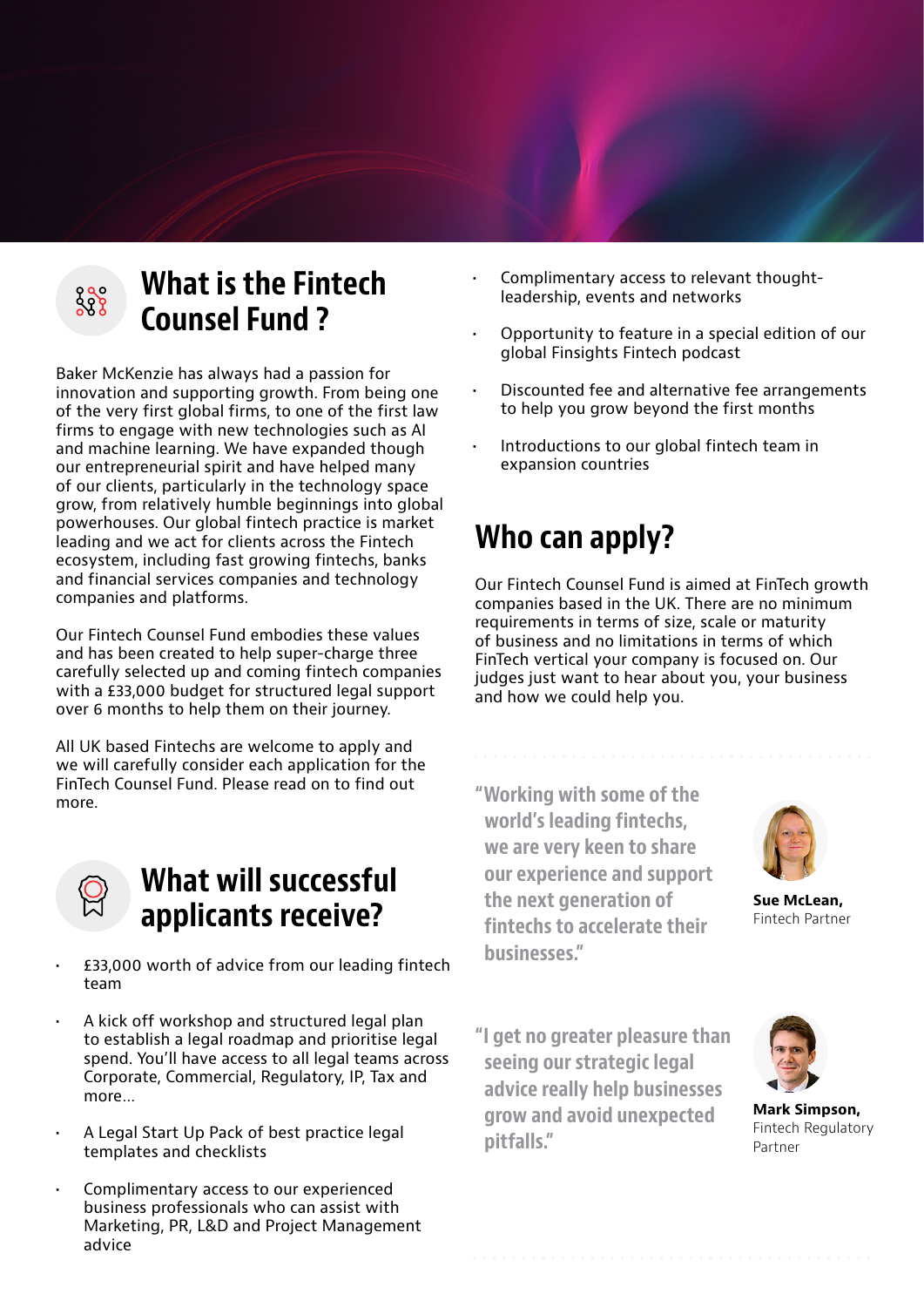



# What is the application process?

To apply for the Fintech Counsel Fund, please send us an application that covers the required information and answers the questions detailed below. Please submit your application as a PDF by Friday 27th May 2022 to FinTechCounselFund@bakermckenzie.com.

#### Company Information

| Company name:                                   |  |
|-------------------------------------------------|--|
| <b>Company website:</b>                         |  |
| <b>Short description of company's business:</b> |  |
|                                                 |  |
| Name of applicant:                              |  |
| Role of applicant at company: <b>many</b>       |  |
| <b>Email address:</b>                           |  |
| <b>Phone number:</b>                            |  |

#### Key questions

- What type of investment has your business received to date / what is your current funding round?
- Have you been involved with any other accelerator or mentorship programmes (including any law firm programmes)?
- Do you have an in-house legal counsel or compliance lead?

#### How will the Fintech Counsel Fund support you

- What type of legal support are you looking for from Baker McKenzie - what are the key legal challenges that you are currently facing? (100 words max)
- Why do you want to participate in the Fintech Counsel Fund (250 words max)

#### Inclusion & diversity is important to us, we hope it is important to you too

Inclusion & diversity is very important to Baker McKenzie and we are keen to support fintech businesses that share our values. Please include in your application information about your approach to I&D and highlight any particular I&D initiatives you have implemented.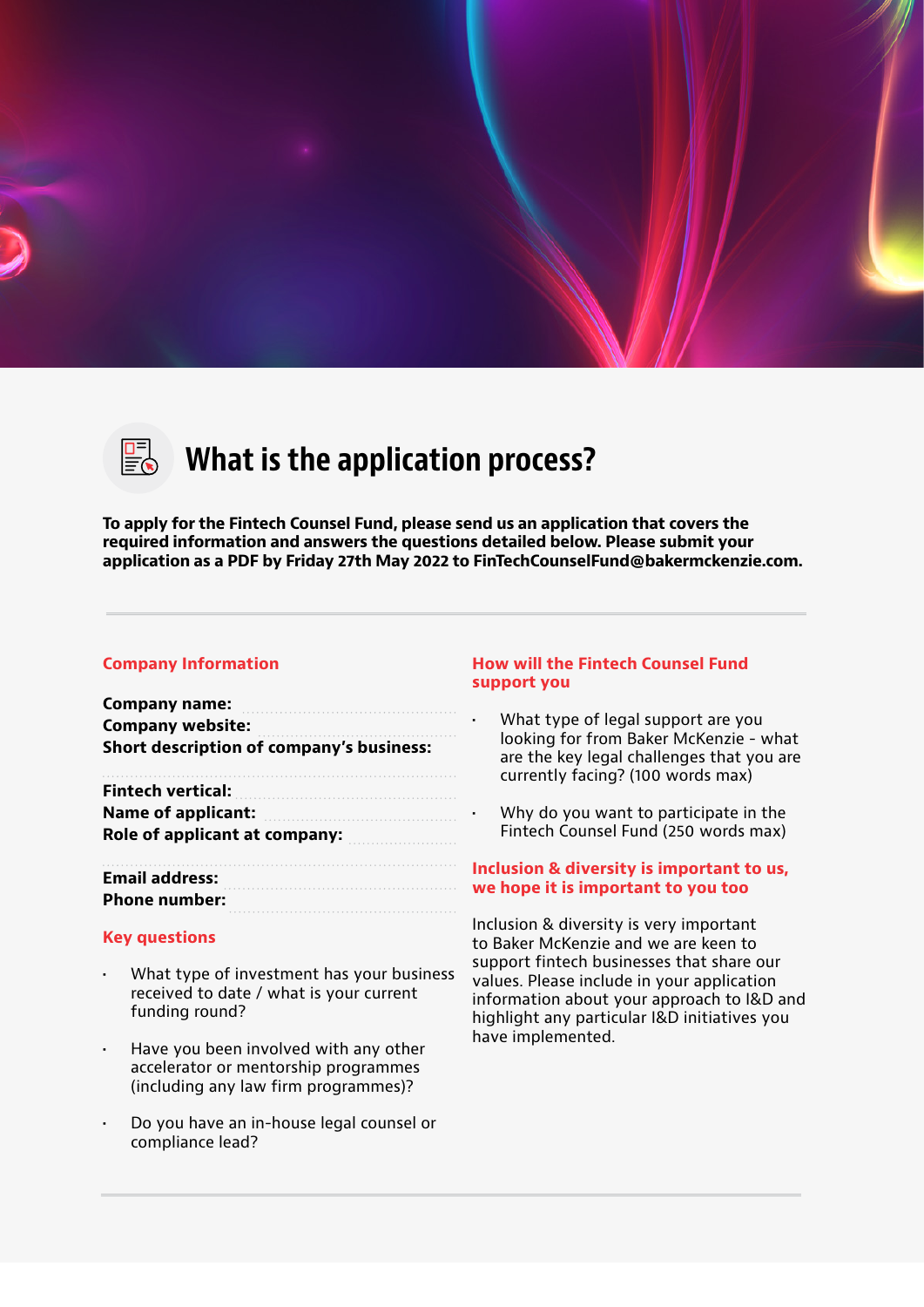ය<br>ඇත

## How will the applications be assessed?

Our shortlist of finalists will be selected by our judging panel and invited to present their business at a pitch event in June 2022. Shortly after the pitch event, the judging panel will select and announce the final three winners. The programme will then start with kick-off workshops with each of the selected fintechs in September 2022.



# Meet the judging panel

Our judging panel is made up of members of our Baker McKenzie fintech team and leading fintech industry experts who will provide their insights to assist the Baker McKenzie to select our finalists.



Sue McLean Partner, Baker McKenzie, Technology



Olivia Broderick, General Counsel and Head of Regulatory, Checkout



Tom Hambrett, Group General Counsel, Revolut



Mark Simpson, Partner, Baker McKenzie, Financial Services Regulatory



Neeta Mundra, Financial Services Transformation, Salesforce



David Terado Head of Business and Corporate Development, Revolut



David Hart, Partner, Baker McKenzie, Corporate



Sophie Winwood, Investment Principal, Anthemis Group



Should you have any questions about the Fintech Counsel Fund or the application process, please do let us know. You can email Alex Williams on Alexander.Williams@bakermckenzie.com